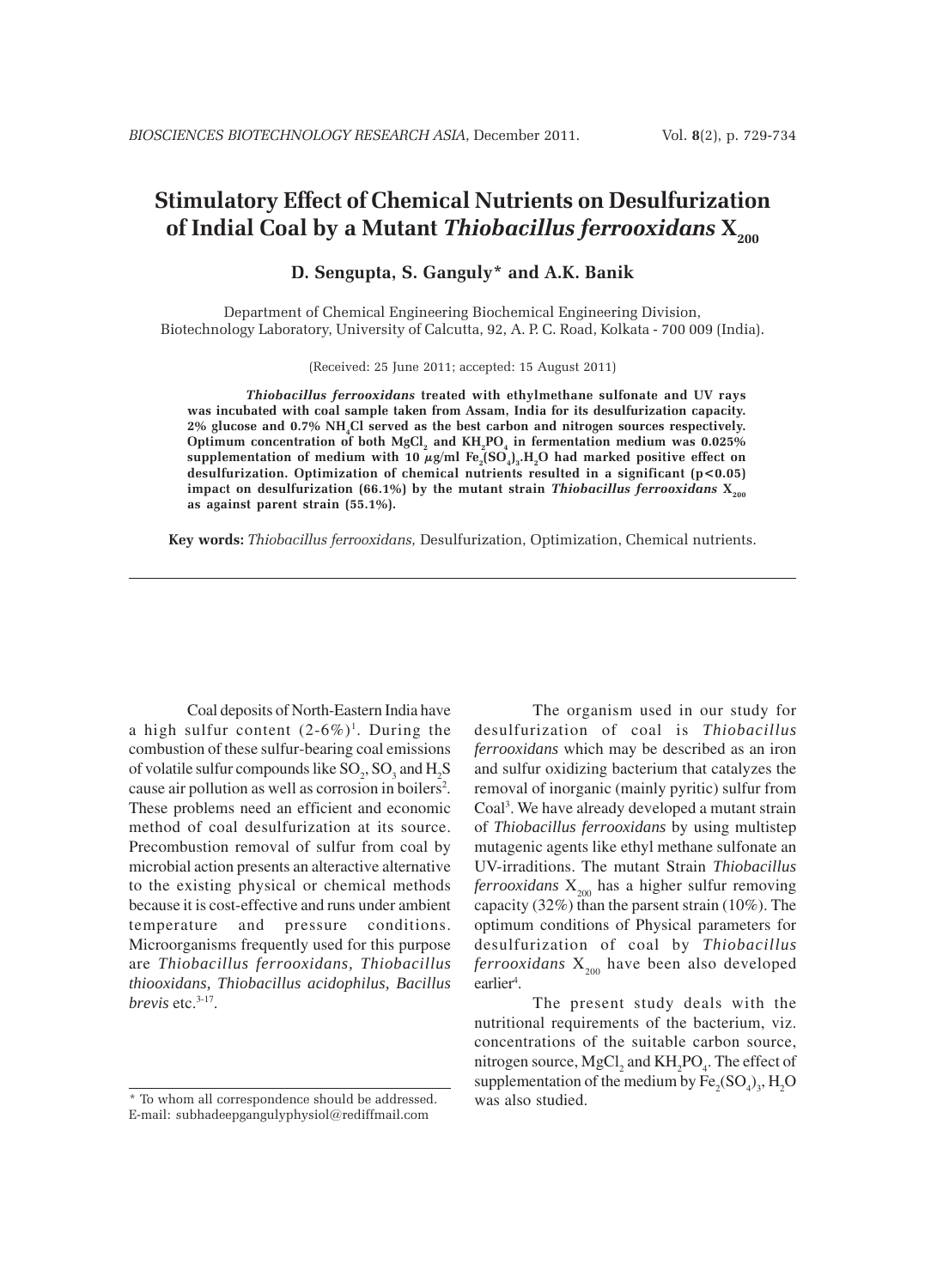#### **MATERIAL AND METHODS**

#### **Source and composition of coal**

Coal samples used in this experiment were obtained from North Eastern Coal fields, Coal India Ltd., Margherita, Assam. The sample was found to contain 3.03% total sulfur in which 14.7% was pyritic sulfur, 20.5% was sulfate sulfur an 64.7% was organic sulfur.

#### **Microorganism**

The present strain of *Thiobacillus ferrooxidans* was obtained from the Department of Molecular Biology, Biophysics and Genetic Engineering, University of Calcutta. The culture was maintained in  $\text{FeSO}_4$  medium which was a 7 : 3 (v/v) mixture of two media of following composition : Medium  $A - (NH_4)_2SO_4$ , 0.43%; MgSO<sub>4</sub>.7H<sub>2</sub>O, 0.07%; KH,PO<sub>4</sub>, 0.07%; KCl, 0.17; 10(N)H<sub>2</sub>SO<sub>4</sub>, 0.03 ml in 100 ml deionized double distilled water. Medium B – FeSO<sub>4</sub>.7H<sub>2</sub>O, 10.2%; 10(N) H<sub>2</sub>SO<sub>4</sub>, 0.2 ml in 100 ml deionized double distilled water. The pH of the medium was adjusted to 4.0. The parent strain on exposure to ethyl methane sulfonate [0.2 (M) for 120 mins] and UV rays 15 watt Hanovia germicidal lamp for 30 mins) gave the mutant strain *Thiobacillus ferrooxidans*  $X_{200}$  which had a higher sulfure removing capacity (32%) from coal.

## **Fermentation medium and cultural conditions**

The fermentation medium for desulfurization of coal by *Thiobacillus*  $f$ errooxidans  $X_{200}$ . The fermentation was carried out for 8 days.

## **Determination of optimum concentration of suitable chemical nutrients**

The suitable carbon and nitrogen source for *Thiobacillus ferrooxidans*  $X_{200}$  was selected by substituting glucose and NH<sub>4</sub>Cl with equivalent amount of different carbon and nitrogen sources respectively. The optimum concentration of the suitable carbon and nitrogen source was determined by performing fermentation experiments with different concentrations of most the most effective carbon and nitrogen source. The optimum concentrations of  $MgCl<sub>2</sub>$  and  $KH<sub>2</sub>PO<sub>4</sub>$  were also determined by conducting experiments with different concentrations of  $MgCl<sub>2</sub>$  and  $KH<sub>2</sub>PO<sub>4</sub>$ respectively. To study the effect of  $\text{Fe}_2(\text{SO}_4)_3\text{H}_2\text{O}$ all the media components were made free from mineral impurities by the process of solvent extraction where chloroform was used as the solvent and 8-hydroxyquinole as the chelating agent<sup>8</sup>. Thereafter, fermentation experiments were performed with different concentrations of  $Fe_2(SO_4)_3.H_2O.$ 

## **Estimation of sulfur content in coal**

Total sulfur of coal was determined by the conventional Eschka's method<sup>18</sup>. Pyritic sulfur and sulfate sulfur was also estimated according to the standard procedures10. The amount of organic sulfur on coal was obtained by subtracting the amount of pyritic sulfur and sulfate sulfur from the total sulfur content. The treated coal samples were futered, dried and analysed for total sulfur content. **Estimation of pH**

pH of the fermentation broth was estimated by electronic pH meter.

#### **Statistical analysis**

Values were expressed as mean ± SEM, where n=6. The data were analysed using one way ANOVA followed by Dunett's post hoc multiple comparison test using "prism 4.0" soft ware (Graph pad Inc., USA). A "p" value less than 0.05 was considered significan and less than 0.01 was considered highly significant.

#### **RESULTS AND DISCUSSION**

#### **Effect of different carbon sources**

Carbon is required by the bacterium for cellular growth<sup>6</sup>. Carbon dioxide serves as the major source of cell carbon for growing *Thiobacillus ferrooxidans* X<sub>200</sub>. Carbonate minerals are also used a substitute corbon source<sup>2</sup>. But addition of  $\rm CaCO_3$ may inhibit the bacteria to oxidize pyrite due to the acid nutrilizing effect of the carbonate mineral which raise the pH of the leach solution above the upper limit of bacterial activity. Studies with different carbon sources revealed that glucose was the best utilizable carbon (Fig.1).

## **Determination of optimum concentraton of glucose**

The dependence of desulfurization capacity of *Thiobacillus ferrooxidans* X<sub>200</sub> on glucose concentration is depicted in Fig.2 which shows that the optimum glucose concentration is 2%. Retardation of desulfurization process at higher glucose concentration may be explained by increased substrate concentration above the critical value.

#### **Effect of different nitrogen sources**

Nitrogen, as  $NH<sub>4</sub><sup>+</sup>$  ion, is essential for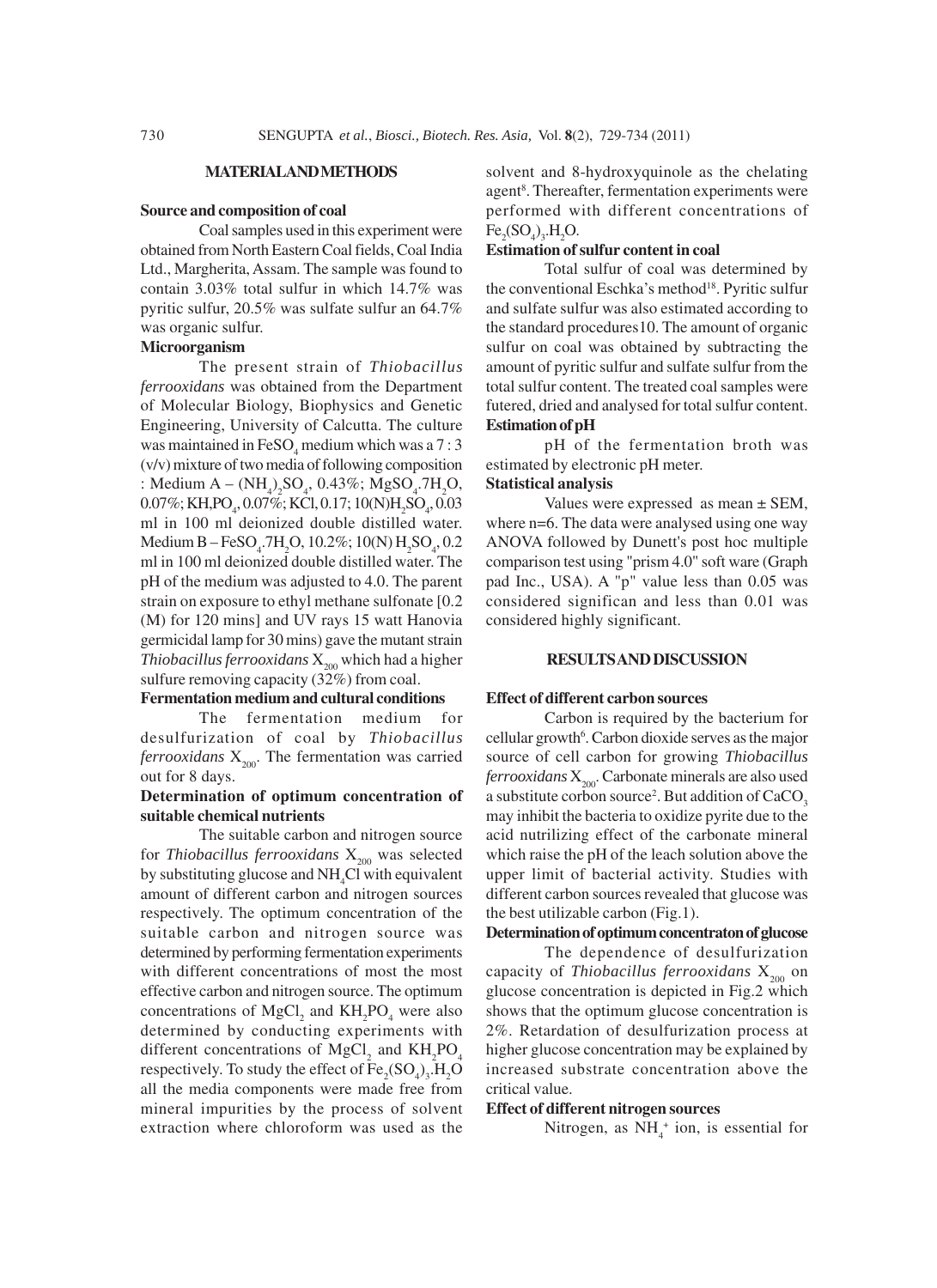

(values were expressed as Mean  $\pm$  SEM, where n = 6; \* p < 0.05, \*\* p < 0.01 when compared to control)

**Fig. 1.** Effect of diffeent carbon sources on desulfurizatin of Coal by the mutant *Thiobacillus ferrooxidans* X<sub>200</sub>



(values were expressed as Mean  $\pm$  SEM, where n = 6; \* p < 0.05, \*\* p < 0.01 when compared to control)

**Fig. 2.** Optimization of glucose concentration for desulfurizatin of Coal by the mutant *Thiobacillus ferrooxidans* X<sub>200</sub>



**Fig. 3.** Effect of diffeent nitrogen sources (0.5%) on desulfurizatin of Coal by the mutant *Thiobacillus ferrooxidans*  $X_{200}$ (values were expressed as Mean  $\pm$  SEM, where n = 6; \* p < 0.05, \*\* p < 0.01 when compared to control)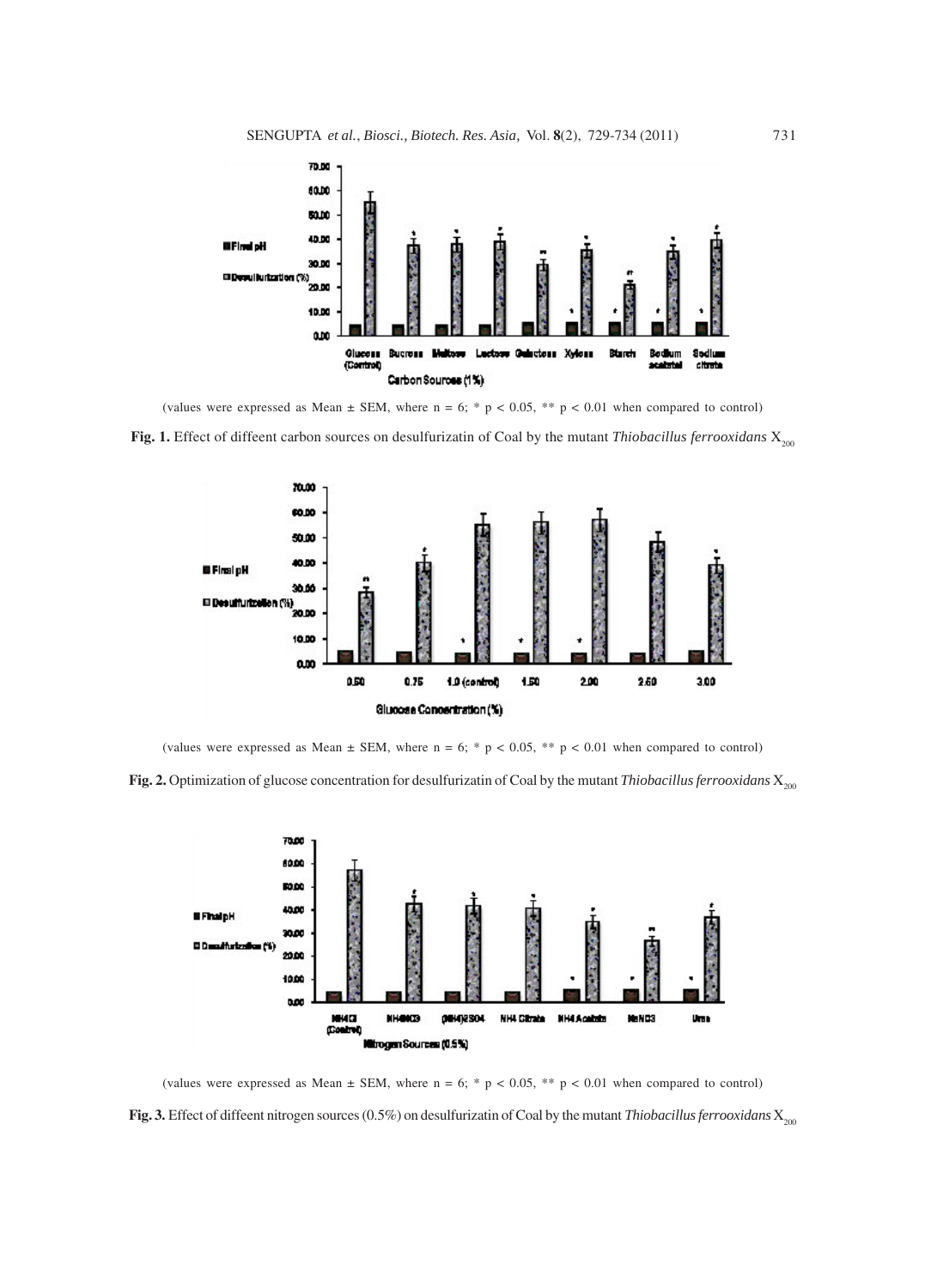

**Fig. 4.** Optimization of NH<sub>4</sub>Cl for desulfurizatin of Coal by the mutant *Thiobacillus ferrooxidans* X<sub>200</sub> (values were expressed as Mean  $\pm$  SEM, where n = 6; \* p < 0.05, \*\* p < 0.01 when compared to control)



(values were expressed as Mean  $\pm$  SEM, where n = 6; \* p < 0.05, \*\* p < 0.01 when compared to control)



(values were expressed as Mean  $\pm$  SEM, where n = 6; \* p < 0.05, \*\* p < 0.01 when compared to control)

**Fig. 6.** Effect of diffeent Concentration of  $KH_2PO_4(\%)$  on desulfurizatin of Coal by the mutant *Thiobacillus ferrooxidans* X<sub>200</sub>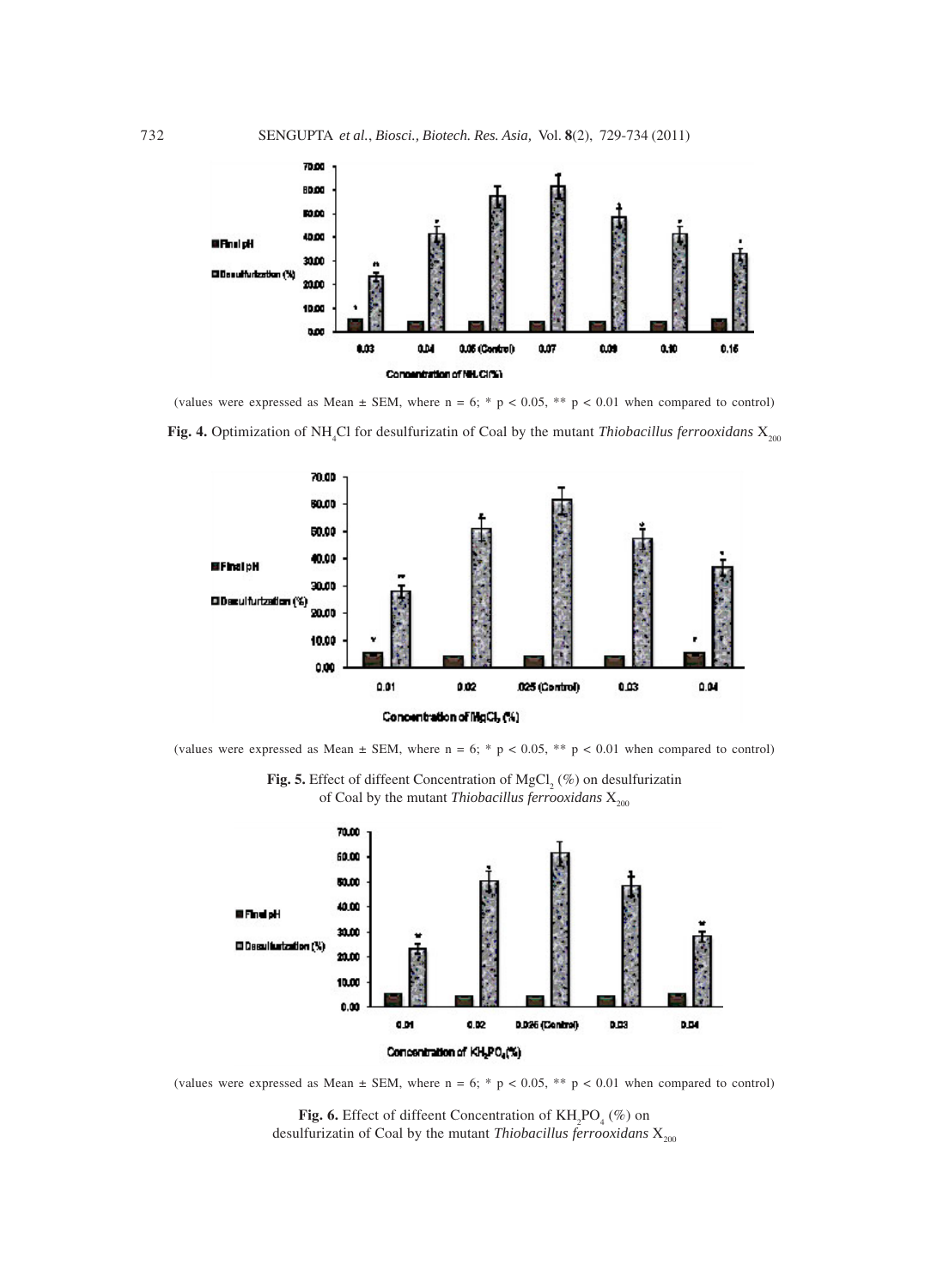bacterial growth<sup>7</sup>. The nitrogen requirement of *Thiobacillus ferrooxidans*  $X_{200}$  was examined using different nitrogen sources (Fig.3). Most f the ionic salts proved out to be good nitrogen source for *Thiobacillus ferrooxidans*  $X_{200}$  among which NH4 Cl is most effective. Urea and ammonium acetate proved out to be less effective as nitrogen source<sup>8</sup>

# **Determination of optimum concentrations of NH4 Cl**

Fig.4 shows that maximum desulfurization of coal by *Thiobacillus ferrooxidans* X<sub>200</sub> has occurred when the concentration of  $NH<sub>4</sub>Cl$  is 0.07%. Desulfurization capacity of the bacteria decreased in both lower (0.04%) and higher (0.15%) range of concentrations.

Te composition of the fermentations medium after optimization of the chemical nutrients is glucose,  $2\%$ ; NH<sub>4</sub>Cl, 0.07%; MgCl<sub>2</sub>, 0.025%;

 $KH_2PO_4$ , 0.025%;  $Fe_2(SO_4)_3.H_2O$  10 µg/ml and yeast extract, 0.05%. Further studies are in progress to investigate the effect of other metal ions and complex nutrients on the desulfurization of coal by *Thiobacillus ferrooxidans*  $X_{200}$ .

# **Determination of optimum concentrations of**  $MgCl<sub>2</sub>$  and  $KH<sub>2</sub>PO<sub>4</sub>$

Magnesium, phosphorus, potassium etc. are essential for bacterial growth and most growth media for *Thiobacillus* sp. contain these substances in various quantities. Mg<sup>++</sup> was added to the fermentation medium for *Thiobacillus*  $fervooxidans$   $\mathrm{X}_{200}$  as  $\mathrm{MgCl}_{2}$ . The effect of different concentrations of  $MgCl<sub>2</sub>$  is given in Fig.5, which shows that optimum concentration for  $MgCl<sub>2</sub>$  is 0.025%

 $KH_2PO_4$  was used as the source for both K+ ion and phosphorus in the leaching medium. Fig.6 shows that optimum concentration of  $\mathrm{KH_{2}PO_{4}}$ 



(values were expressed as Mean  $\pm$  SEM, where n = 6; when compared to control)

**Fig. 7.** Effect of diffeent Concentration of  $\text{Fe}_2(\text{SO}_4)_3$ , H<sub>2</sub>O (µg/ml) on desulfurizatin of Coal by the mutant *Thiobacillus ferrooxidans* X<sub>200</sub>

is 0.025%. Higher phosphate concentration inhibited the desulfurization process by formation of insoluble iron phosphates with the pyritic particles of coal<sup>8</sup>.

The precipitation of the complex was found to be minimum at the optimum N/P ratio of 7.07 where  $NH_4^+$  ion counteract the apparent phosphate inhibition.

# $\mathbf{Effect}$  of different concentration of  $\mathbf{Fe}_2(\mathbf{SO}_4)_3\mathbf{H}_2\mathbf{O}$

Supplementation of fermentation medium for desulfurization of coal by *Thiobacillus*

*ferrooxidans* had the general effect of increasing the removal of pyrite as  $Fe<sub>2</sub>(SO<sub>4</sub>)<sub>3</sub>$  could oxidize pyrite chemically". But high concentration of Fe<sup>+++</sup> might lead to the deposition of insoluble complexes on the coal surface. Consequently there is an optimal relation between ferric ion concentration and bioleaching ratee<sup>12</sup>. Fig.7 shows that the optimal concentration of  $\text{Fe}_2(\text{SO}_4)_3\text{,H}_2\text{O}$  is 10 µg/ml and addition of Fe<sup>+++</sup> in excess of the optimal concentration decrease bioleaching rate.